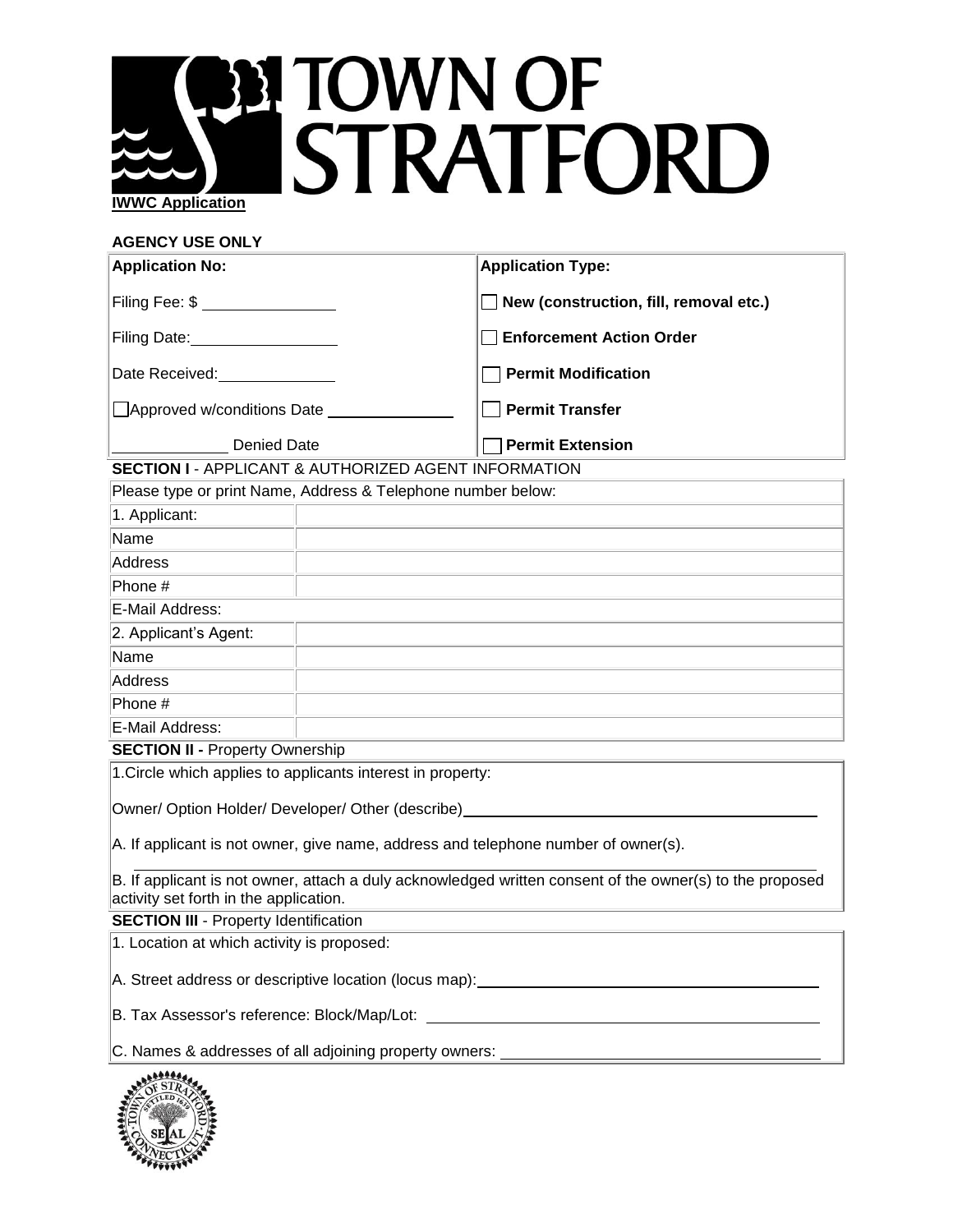# **BITOWN OF<br>STRATFORD**

 $\Box$  Check here if additional sheets are attached.

Town of Stratford – Open Space

**SECTION IV** - Wetlands & Watercourse Information

|                                                                                             | acres |
|---------------------------------------------------------------------------------------------|-------|
| 2. Total acreage of wetlands on project site                                                | acres |
| 3. Total linear feet of watercourse on project site                                         | feet  |
| 4. Proposed linear feet of watercourse alteration ______________________________            | feet  |
| 5. Proposed acreage of actual wetland alteration acres sqft                                 |       |
| 6. Proposed acreage/sqft of the regulated setback area to be altered _____ acres _____ sqft |       |
|                                                                                             |       |

### **SECTION V** - Site Plan & Report Data

1. List titles of all documentation which is to be included and submitted with this application, as detailed below. Eleven (11) copies of all application material are required to be submitted to this Agency. Site plans must show existing and proposed conditions (including topography and vegetation), soil types, wetland delineation lines and use of soil and erosion controls.

A. Site Plan:

B. Cross Section/Drawings:

C. Soils Report/Environmental Assessment:

D. Engineers Report:

E. List any other documentation below:

Check here if additional sheets are attached.

**SECTION VI** - Description and Assessment of the Wetland Environment

1. Describe existing environmental conditions where the regulated activity is proposed. Include a wetland assessment describing the existing ecosystem within its watershed. Provide an assessment of all direct and associated impacts to the environment caused by the proposal. \_\_\_\_\_

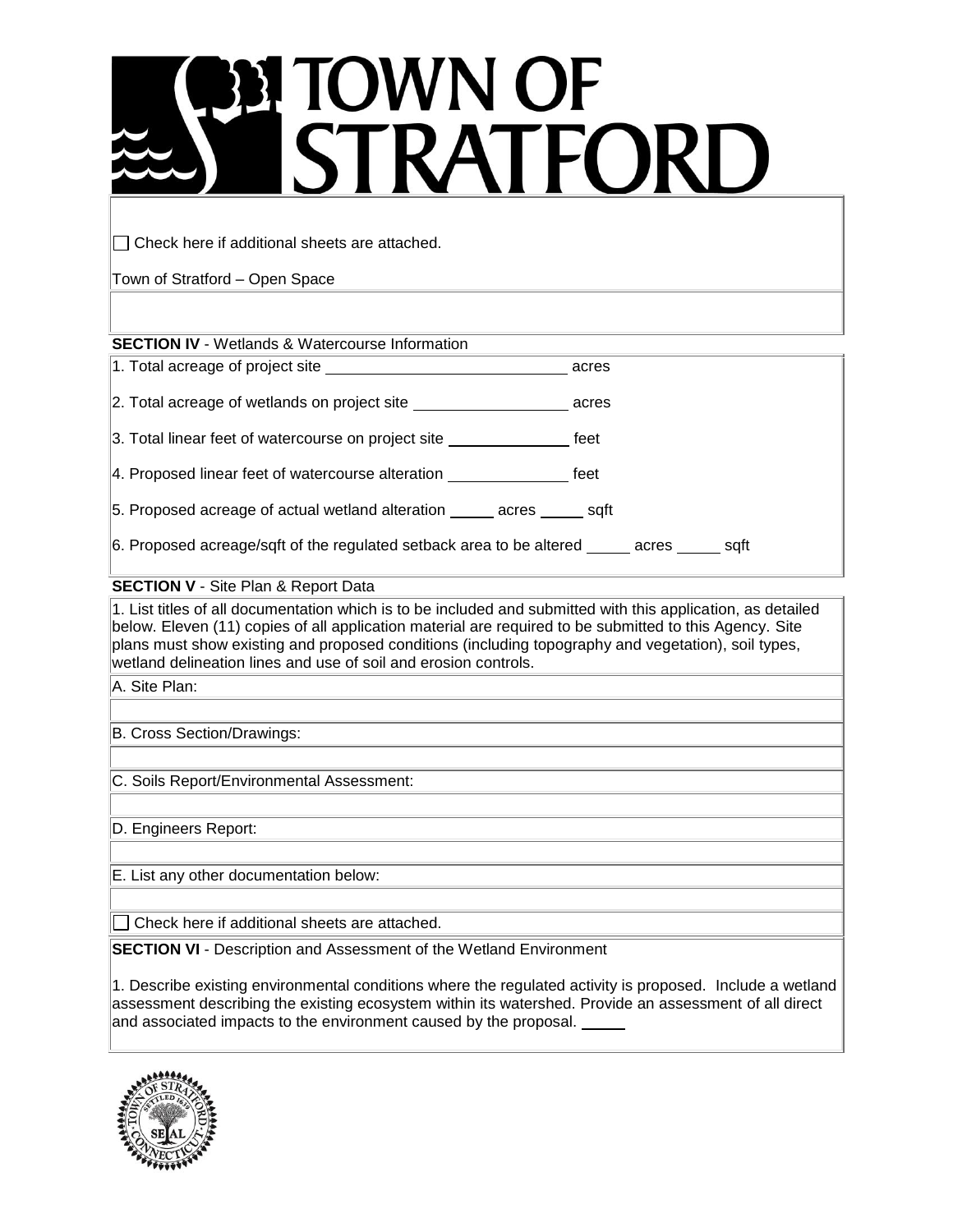### **ETOWN OF** STRATFORD

Please attach a separate report.

 $\Box$  Check here if additional sheets are attached.

**SECTION VII - Project Proposal** 

1. Describe the proposed activity: its purpose and intended use; alterations and impacts to the wetlands, watercourse and regulated setback areas on and off site; explain mitigation efforts to offset impacts to the resources; utilization of Best Management Practices; amount and type(s) of material to be removed or deposited; structures and construction activities; scope of work; and anticipated time to complete proposal.

 $\Box$  Check here if additional sheets are attached.

**SECTION IX** - Project Alternatives

1. Describe all alternatives considered which create less of an impact than the proposal. Include an assessment of potential wetland and watercourse impacts associated with each and explain why these alternatives were not selected.

 $\Box$  Check here if additional sheets are attached.

**SECTION X** - Additional Permit Requirements

Please check the box where permits, variances or other approvals are required or have been obtained in relation to this proposal:

| Subdivision approval           | $\Box$ Re-subdivision approval |
|--------------------------------|--------------------------------|
| $\Box$ Zoning variance         | $\Box$ Special case permit     |
| DEP Bureau of Water Management | □ U.S. Army Corps Permit       |
| l Marca e a fail a calcada a   |                                |

**None** of the above

**SECTION X** - Impacts to Adjoining Municipalities

1. Enter a check next to the appropriate circumstance(s) which applies:

 $\Box$  Any portion of the property affected by the decision of the Commission is located within five hundred (500) feet of an adjoining municipality.

 $\Box$  A significant portion of traffic to the completed project on site will use streets within the adjoining municipality to enter or exit the site.

 $\Box$  A significant portion of the sewer or storm water drainage from the project site will flow through and significantly impact the sewer or drainage system within the adjoining Municipality.

 $\Box$  Water run-off from the improved site will impact streets or other municipal or private property within the adjoining municipality.

Check here if **none** of the above apply.

**SECTION IX** - Authorization Of Inspection & Certification

Of Information Accuracy

1. The undersigned, as owner of the property referenced in Section II on this application form, hereby